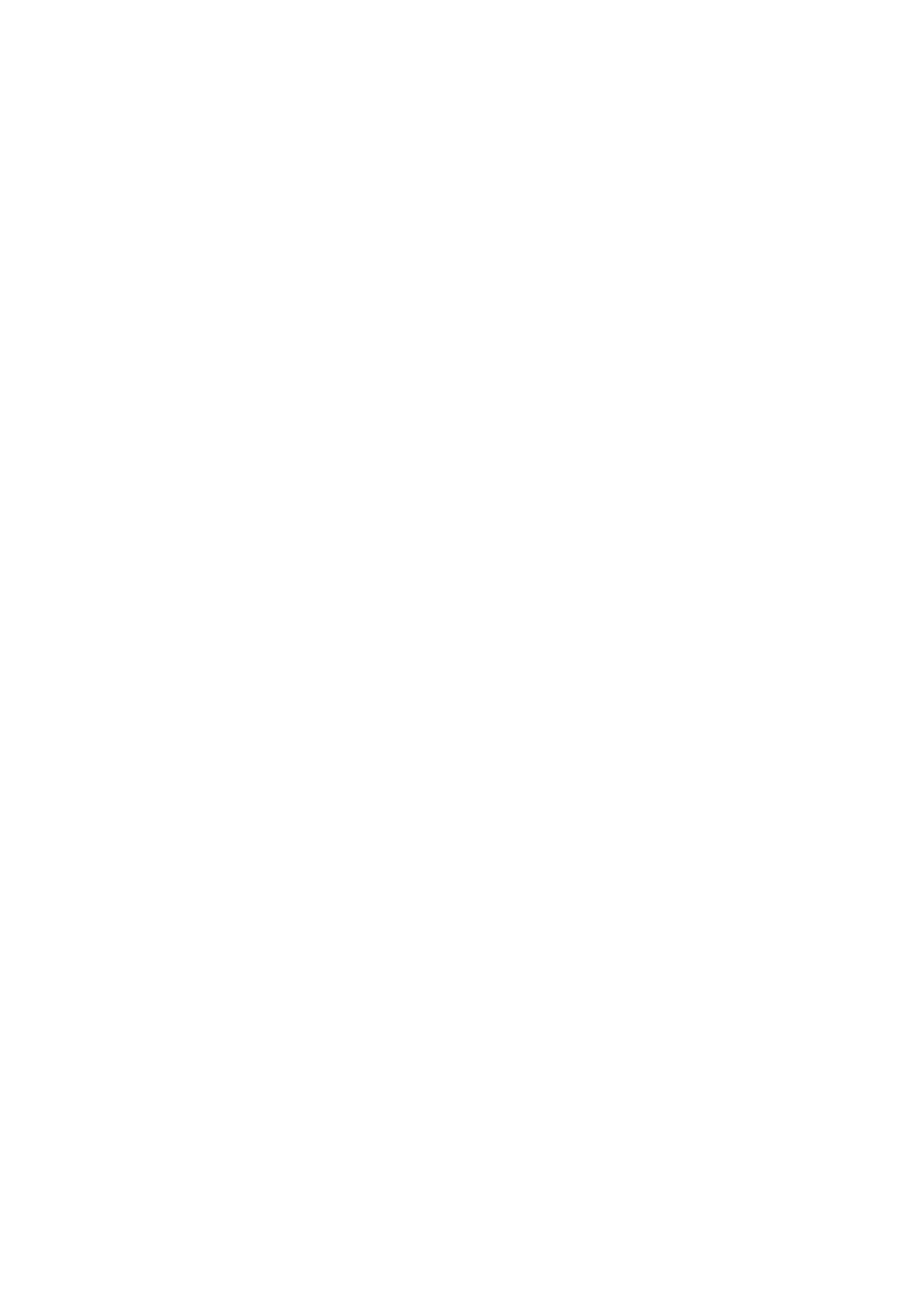# **TABLE OF CONTENTS 2 JUNE 2021**

**Business Page No.**

| 1. | <b>Meeting Conduct</b>   |                                                                                      | 5              |  |
|----|--------------------------|--------------------------------------------------------------------------------------|----------------|--|
|    | 1.1                      | <b>Karakia</b>                                                                       | 5              |  |
|    |                          | 1.2 Apologies                                                                        | 5              |  |
|    |                          | 1.3 Conflict of Interest Declarations                                                | 5              |  |
|    |                          | <b>1.4 Confirmation of Minutes</b>                                                   | 5              |  |
|    | 1.5                      | <b>Items not on the Agenda</b>                                                       | 5              |  |
|    |                          | 1.6 Public Participation                                                             | 5              |  |
| 2. | <b>General Business</b>  |                                                                                      | 6              |  |
|    | 2.1                      | <b>Wellington City Council Housing Action Plan 6-month</b><br>report                 | 6              |  |
|    |                          | <b>2.2 Social Housing Policy Update</b>                                              | $\overline{7}$ |  |
|    | 2.3                      | <b>City Housing Financial Sustainability</b>                                         | 8              |  |
|    | 2.4                      | Update on the Te Kāinga Programme                                                    | 12             |  |
|    |                          | 2.5 Affordable Housing Supply and Development                                        | 13             |  |
| 3. | <b>Committee Reports</b> |                                                                                      | 16             |  |
|    | 3.1                      | Report of the Kāwai Whakatipu - Grants Subcommittee<br><b>Meeting of 19 May 2021</b> | 16             |  |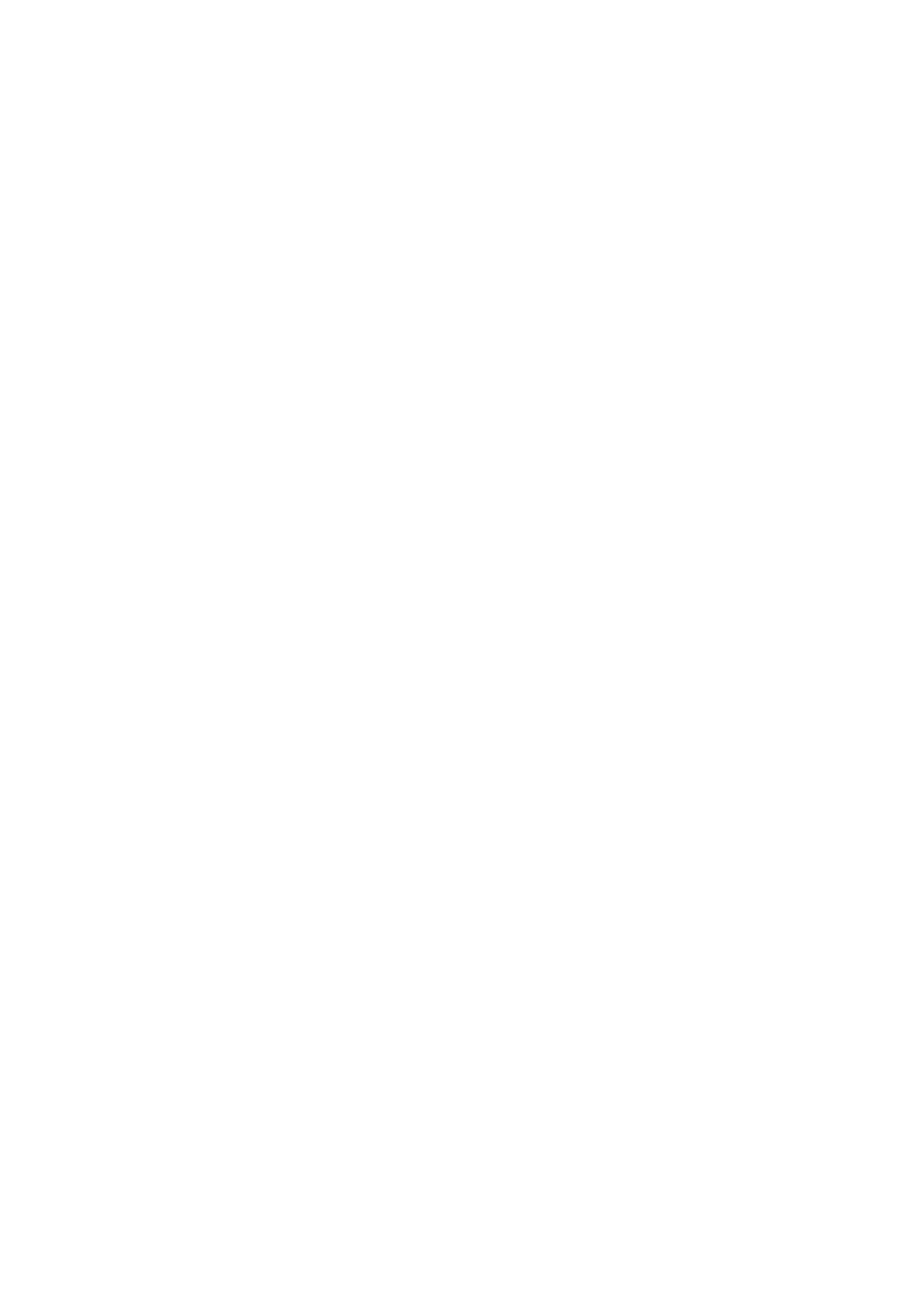## <span id="page-4-0"></span>**1. Meeting Conduct**

## **1.1 Karakia**

The Chairperson declared the meeting open at 9:33 am and invited members to stand and read the following karakia to open the meeting.

**Whakataka te hau ki te uru, Whakataka te hau ki te tonga. Kia mākinakina ki uta, Kia mātaratara ki tai. E hī ake ana te atākura. He tio, he huka, he hauhū. Tihei Mauri Ora!**

Cease oh winds of the west and of the south Let the bracing breezes flow, over the land and the sea. Let the red-tipped dawn come with a sharpened edge, a touch of frost, a promise of a glorious day

## <span id="page-4-1"></span>**1.2 Apologies**

No apologies were received.

## <span id="page-4-2"></span>**1.3 Conflict of Interest Declarations**

No conflicts of interest were declared.

## <span id="page-4-3"></span>**1.4 Confirmation of Minutes**

<span id="page-4-4"></span>There were no minutes to confirm.

## **1.5 Items not on the Agenda**

There were no items not on the agenda.

## <span id="page-4-5"></span>**1.6 Public Participation**

## **1.6.1DCM**

Representing DCM, Stephen Turnock and Natalia Cleland spoke to item 3.1 Report of the Kāwai Whakatipu - Grants Subcommittee Meeting of 19 May 2021.

## **1.6.2Community Law**

Representing Community Law, Machrus Siregar spoke to item 3.1 Report of the Kāwai Whakatipu - Grants Subcommittee Meeting of 19 May 2021.

## **Tabled items**

#### **Attachments**

1 Community Law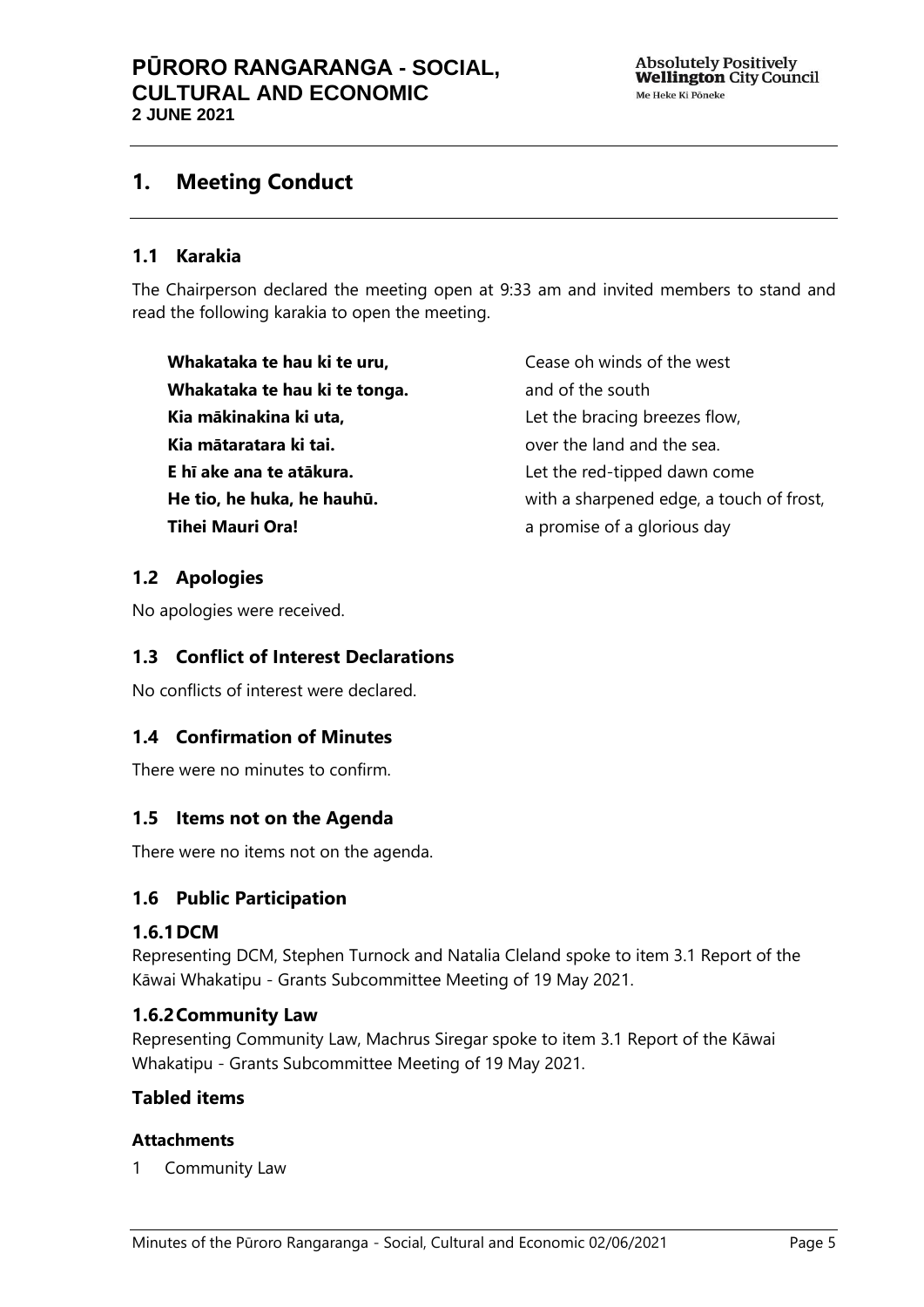## <span id="page-5-0"></span>**2. General Business**

## <span id="page-5-1"></span>**2.1 Wellington City Council Housing Action Plan 6-month report**

#### **Moved Councillor Fitzsimons, seconded Mayor Foster, the following motion**

### **Recommendation/s**

That the Pūroro Rangaranga - Social, Cultural and Economic Committee:

- 1. Receive the information.
- 2. Note the updates included in the second 6-monthly report of the Housing Action Plan 2020-22.
- 3. Note that the Housing Action Plan is currently under review, recognising changes to the proactive development (creating additional affordable supply), homelessness and City Housing sustainability priority areas. The reviewed Housing Action Plan will incorporate decisions made at this committee on housing supply and Te Kāinga, as well as decisions made on City Housing sustainability, and will be brought to Pūroro Āmua Planning and Environment later in 2021.
- 4. Note that the paper later in 2021 will also cover issues related to housing quality and Council's role in improving quality of housing in Wellington. It will also propose a review of the Housing Strategy leading into the next triennium.

The meeting adjourned at 10:25 am and reconvened at 10:46 am with all the members present.

## **Moved Councillor Matthews, seconded Councillor O'Neill, the following amendment**

#### **Resolved**

That the Pūroro Rangaranga - Social, Cultural and Economic Committee:

5. Agree that future reports on the Housing Action Plan include targets to increase the number of universal design/accessible units across Council's portfolio including Te Kainga, what actions have been taken to increase Wellington's accessible housing stock, and updates on progress against targets.

## **Carried**

## **Moved Councillor Fitzsimons, seconded Mayor Foster, the following substantive motion**

## **Resolved**

That the Pūroro Rangaranga - Social, Cultural and Economic Committee:

1. Receive the information.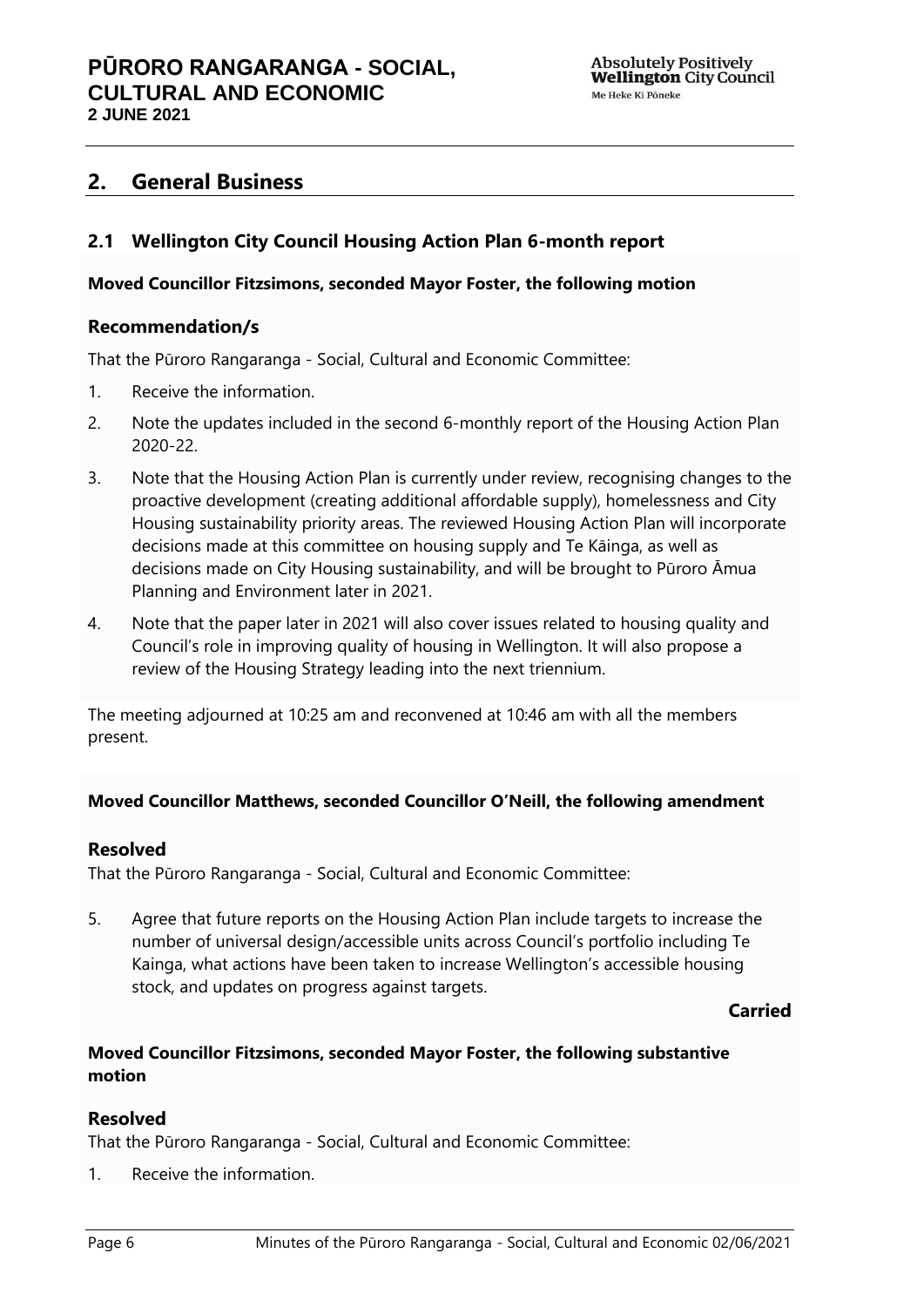- 2. Note the updates included in the second 6-monthly report of the Housing Action Plan 2020-22.
- 3. Note that the Housing Action Plan is currently under review, recognising changes to the proactive development (creating additional affordable supply), homelessness and City Housing sustainability priority areas. The reviewed Housing Action Plan will incorporate decisions made at this committee on housing supply and Te Kāinga, as well as decisions made on City Housing sustainability, and will be brought to Pūroro Āmua Planning and Environment later in 2021.
- 4. Note that the paper later in 2021 will also cover issues related to housing quality and Council's role in improving quality of housing in Wellington. It will also propose a review of the Housing Strategy leading into the next triennium
- 5. Agree that future reports on the Housing Action Plan include targets to increase the number of universal design/accessible units across Council's portfolio including Te Kainga, what actions have been taken to increase Wellington's accessible housing stock, and updates on progress against targets.

## **Carried unanimously**

## <span id="page-6-0"></span>**2.2 Social Housing Policy Update**

## **Moved Councillor Fitzsimons, seconded Councillor Day, the following motion**

## **Resolved**

That the Pūroro Rangaranga – Social, Cultural and Economic Committee:

- 1. Receive the information
- 2. Agree to recommend to Council that until such time as the wider City Housing financial sustainable options are agreed, any changes to the current Social Housing Policy and City Housing Policy: Rent Setting are put on hold.
- 3. Note that subject to decision(s) to address financial sustainability, the Social Housing Policy may require updating to reflect any decisions. This may include eligibility criteria and rent settings.

## **Carried unanimously**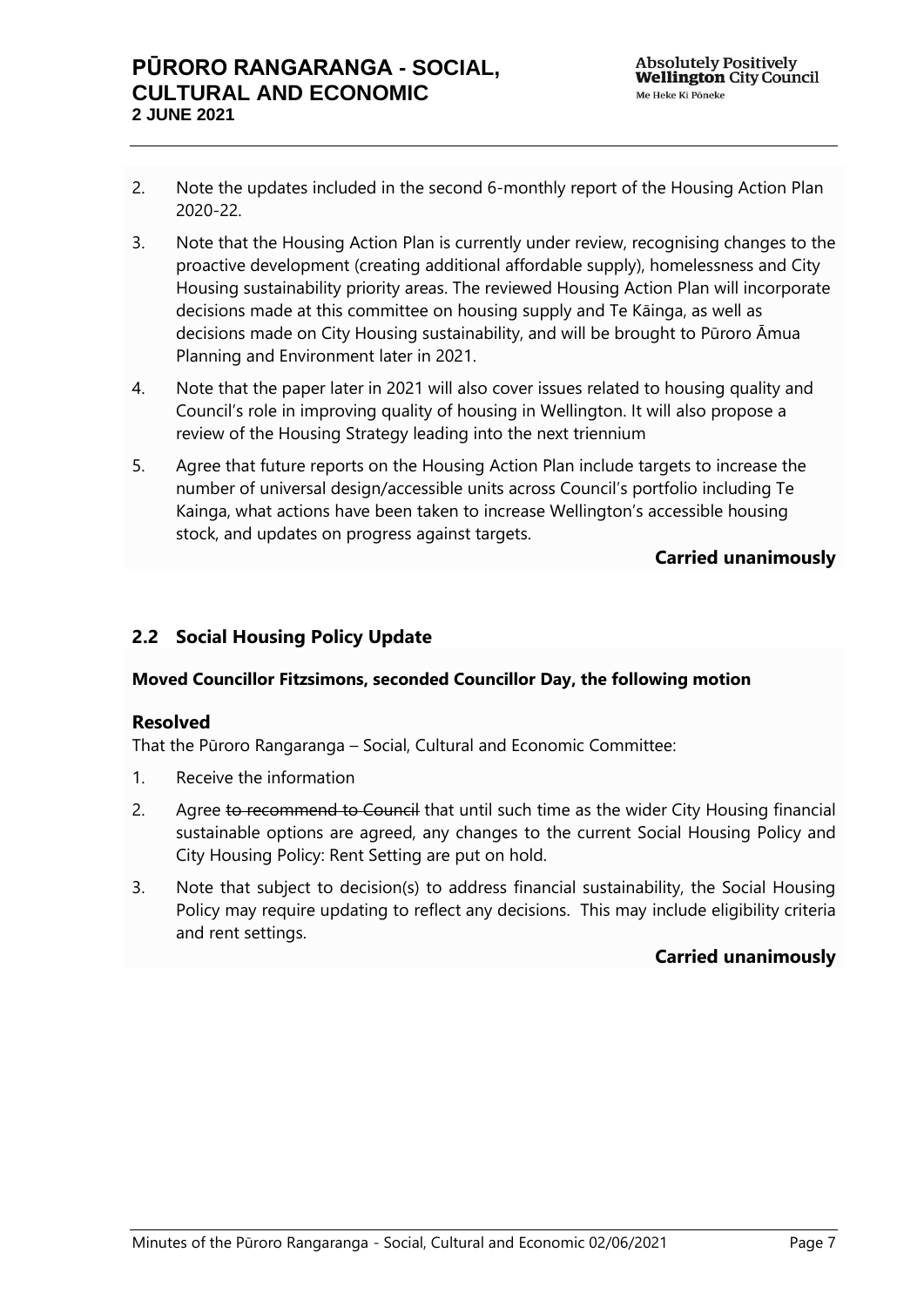## <span id="page-7-0"></span>**2.3 City Housing Financial Sustainability**

#### **Moved Councillor Fitzsimons, seconded Councillor Calvert, the following motion**

### **Resolved**

That the Pūroro Rangaranga - Social, Cultural and Economic Committee:

- 1. Receive the information.
- 2. Confirm Council's commitment to social housing provision in Wellington, adopting solutions to resolve City Housing's financial challenges and to provide certainty for tenants
- 3. Note that a Deed of Grant was signed between the Crown and Wellington City Council in 2007 to deliver a \$400M upgrade of City Housing, with the government providing \$220M to upgrade the first half of the portfolio and Council committing to provide \$180M to upgrade the second half of the portfolio.
- 4. Note that City Housing has both an annual operating deficit and shortfall in capital funding that need immediate resolution to enable City Housing to remain solvent and meet the requirements of the Deed beyond FY 2022/23.
- 5. Note that officers continue to work actively with government agencies to develop advice for Council, and to seek to grow the supply of social and affordable housing in Wellington.
- 6. Agree to the following way forward to resolve City Housing sustainability:
	- a. Establish a CHP (new entity) to enable tenants to access the IRRS and substantially address the operating deficit (subject to public consultation)
	- b. Negotiate with the government for the CHP to receive immediate access to the IRRS for all current, eligible tenants, rather than only for new tenants as properties turn over (current government policy settings)
	- c. Establish a sustainable financing model to fund the CHP's housing upgrade and asset maintenance requirements which may be another new entity (e.g. an SPV), or other arrangement, depending on subsequent decisions about the CHP structure (subject to public consultation)
	- d. If required, commit to provide a one-off capital injection to set the CHP (or SPV) up on a sustainable long-term footing, the size of which will depend on the terms of access to the IRRS and the financing terms available to the CHP or SPV (subject to public consultation)
	- e. Fund City Housing's operating deficit and capital shortfall through debt and City Housing cash reserves until the CHP is operational (up to three years).
- 6. Agree to the following:
	- a) Note that it is estimated that approximately 80% of city housing tenants would be eligible for IRRS if it was available
	- b) Note that the Council is disappointed that the Government did not commit to implementing IRRS for City Housing tenants in budget 2021 given the long standing importance of this to tenant welfare and to the ongoing sustainability of City Housing.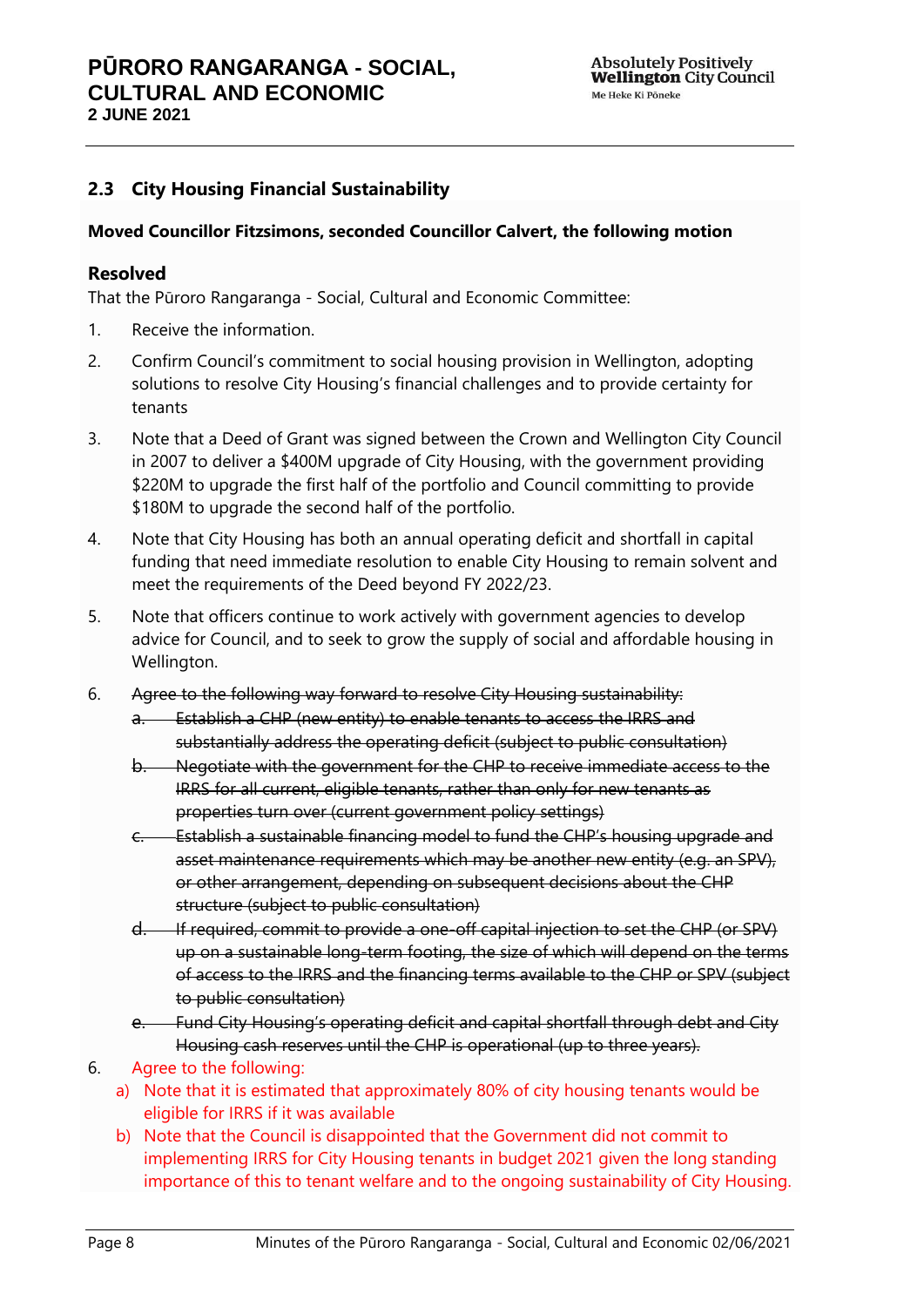## **PŪRORO RANGARANGA - SOCIAL, CULTURAL AND ECONOMIC 2 JUNE 2021**

- c) Instruct the Mayor and the CEO to write to the Minister of Housing and the Minister of Finance seeking to enter into formal negotiations to amend the Deed of Grant between the Council and the Crown including, but not limited to providing that IRRS is available for City Housing tenants.
- d) Agree that the reply to the letter to the Minister is formally tabled at the next available Council committee meeting after it is received.
- e) Instruct officers to commence work in parallel on items  $(i iv)$  below for an initial report back to the Committee in September 2021 and to provide further reports to Committee on a quarterly basis:
	- i) Establish a CHP (new entity) to enable tenants to access the IRRS and substantially address the operating deficit (subject to public consultation)
	- ii) Negotiate with the government for the CHP to receive immediate access to the IRRS for all current, eligible tenants, rather than only for new tenants as properties turn over (current government policy settings)
	- iii) Establish a sustainable financing model to fund the CHP's housing upgrade and asset maintenance requirements which may be another new entity (e.g. an SPV), or other arrangement, depending on subsequent decisions about the CHP structure (subject to public consultation)
	- iv) If required, commit to provide a one-off capital injection to set the CHP (or SPV) up on a sustainable long-term footing, the size of which will depend on the terms of access to the IRRS and the financing terms available to the CHP or SPV (subject to public consultation)
	- (v) Fund City Housing's operating deficit and capital shortfall through debt and City Housing cash reserves until the CHP is operational (up to three years)
	- (vi) Provide advice in the report on if Council assets have been transferred to a community housing provider and should there be any change to that CHP where the assets are no longer required, these will be transferred back to council or council will have for first right of refusal.
- 7. Note that the following options were considered by officers but are not recommended:
	- a) Removal of the ring-fencing of City Housing operations by fully rates funding the operating deficit and debt funding the full capital programme – on the basis that the rates and debt impact would be unsustainable given other Council funding pressures
	- b) Full or partial divestment of the City Housing portfolio based on the Council's commitment to social and affordable housing provision, the Deed commitment with the Crown, and the lack of a buyer of sufficient scale to purchase the entire portfolio
- 8. Note that, if the government provides Councils with direct access to the IRRS in next year's Budget, officers will provide the Council with further advice. This advice would consider, amongst other things, whether the Council could debt fund the capital programme or could continue with the establishment of an SPV to finance and manage the upgrade programme, without the need to establish a CHP.
- 9. Note that all options require some re-negotiation of the Deed of Grant and that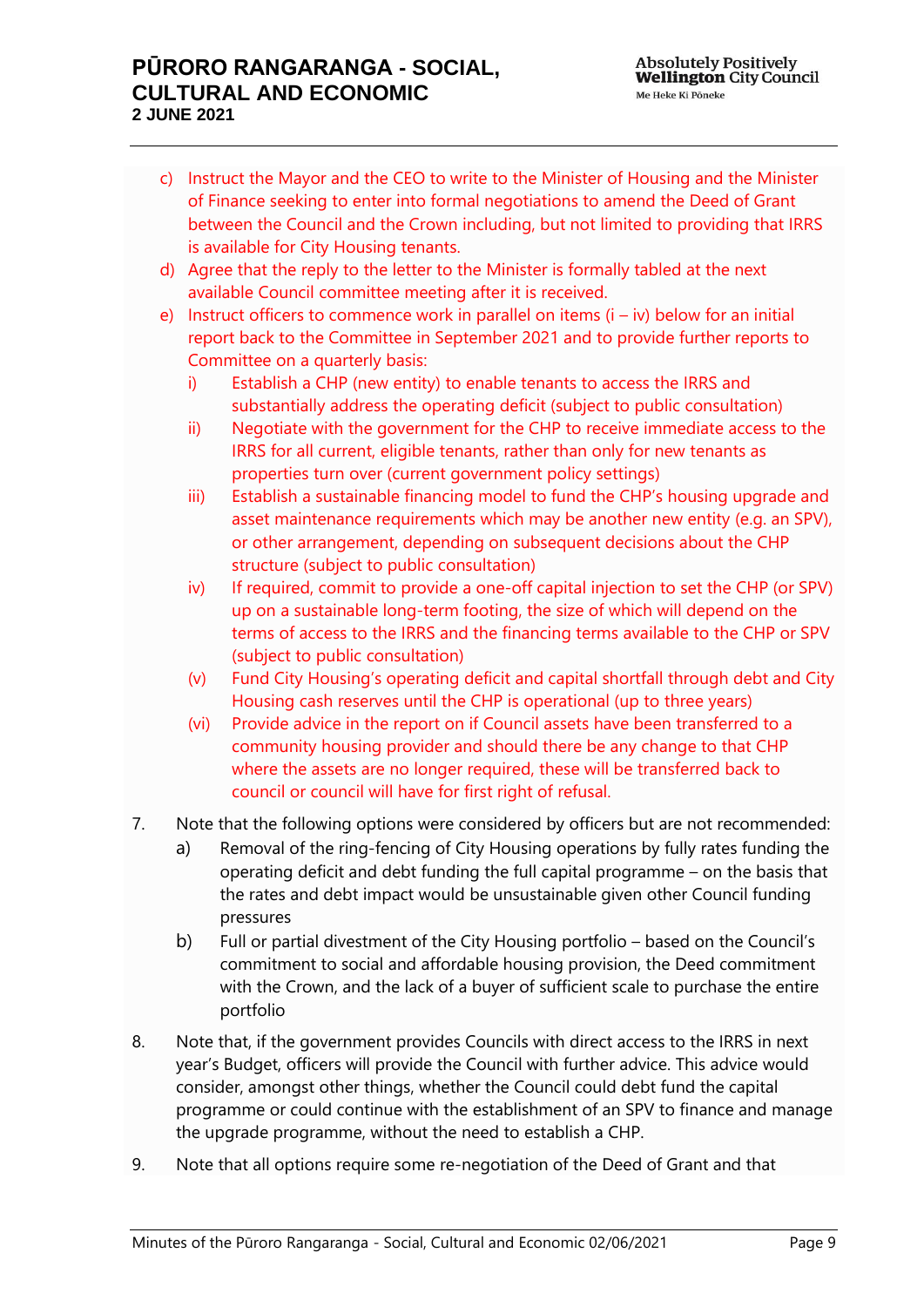government agencies have agreed in-principle to progress these negotiations.

- 10. Note that establishing a CHP will require an estimated 12-18 months of detailed design work (including legal, structural, and financial considerations) and public consultation, and up to a further 18 months for full transition to a new model.
- 11. Note that the LTP budget proposed for the 27 May 2021 Annual Plan / Long-term Plan Committee meeting includes City Housing's full \$446M capital programme and operating costs, but that debt funding the capital programme is not the recommended medium to long-term option (from year four onwards)
- 12. Note that following further CHP/SPV design work and public consultation, the new funding arrangements will be addressed in a Long-term Plan (LTP) amendment or in the next LTP.
- 13. Direct officers to report back to SCEC by 30 September 2021 with further advice on:
	- a) Options for structuring the CHP (and any associated financing arrangements) to best meet Council objectives
	- b) Implications of CHP design for the Council's wider balance sheet
	- c) Progress on Deed of Grant renegotiation
	- d) Consultation requirements under the Local Government Act

## **Carried unanimously**

**Secretarial note:** Councillor Fitzsimons moved the original motion with amendments (supported by officers) as marked in red.

(Councillor Paul left the meeting at 12:16 pm) (Councillor Paul returned to the meeting at 12:18 pm)

The meeting adjourned at 12:25 pm and reconvened at 1:25 pm with all the members present.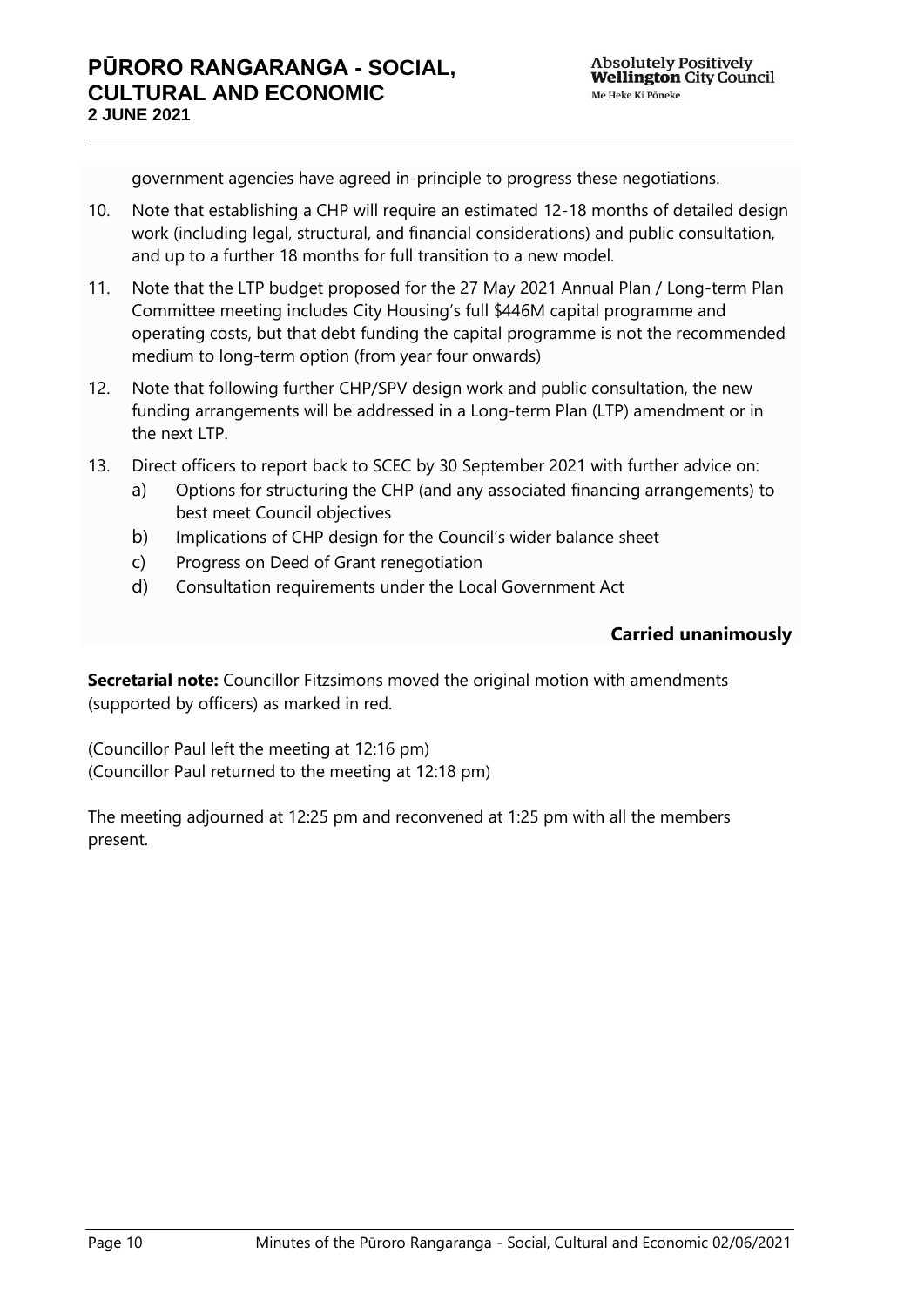#### **Moved Councillor Day, seconded Deputy Mayor Free, the following motion**

### **Resolved**

That the Pūroro Rangaranga - Social, Cultural and Economic Committee:

1. Pursuant to the provisions of the Local Government Official Information and Meetings Act 1987, exclude the public from the following part of the proceedings of this meeting namely:

| General subject of the<br>matter to be considered                                        | Reasons for passing this<br>resolution in relation to each<br>matter                                                                                                                                                                                                                   | Ground(s) under section<br>48(1) for the passing of this<br>resolution                                                                                                            |
|------------------------------------------------------------------------------------------|----------------------------------------------------------------------------------------------------------------------------------------------------------------------------------------------------------------------------------------------------------------------------------------|-----------------------------------------------------------------------------------------------------------------------------------------------------------------------------------|
| Attachments 1 and 2 of<br>2.1<br>item to 2.4 - Update on<br>the Te Kāinga<br>Programme - | The withholding of the<br>information is necessary to<br>protect information where<br>the making available of the<br>information would be likely<br>unreasonably to prejudice<br>the commercial position of<br>the person who supplied or<br>who is the subject of the<br>information. | That the public conduct of<br>this item would be likely to<br>result in the disclosure of<br>information for which good<br>reason for withholding<br>would exist under Section 7. |

2. Agree that the Chief Executive release the public-excluded information after 8 October 2021.

## **Carried**

The meeting went into the public excluded session at 1:27 pm and returned to the public at 1:43 pm.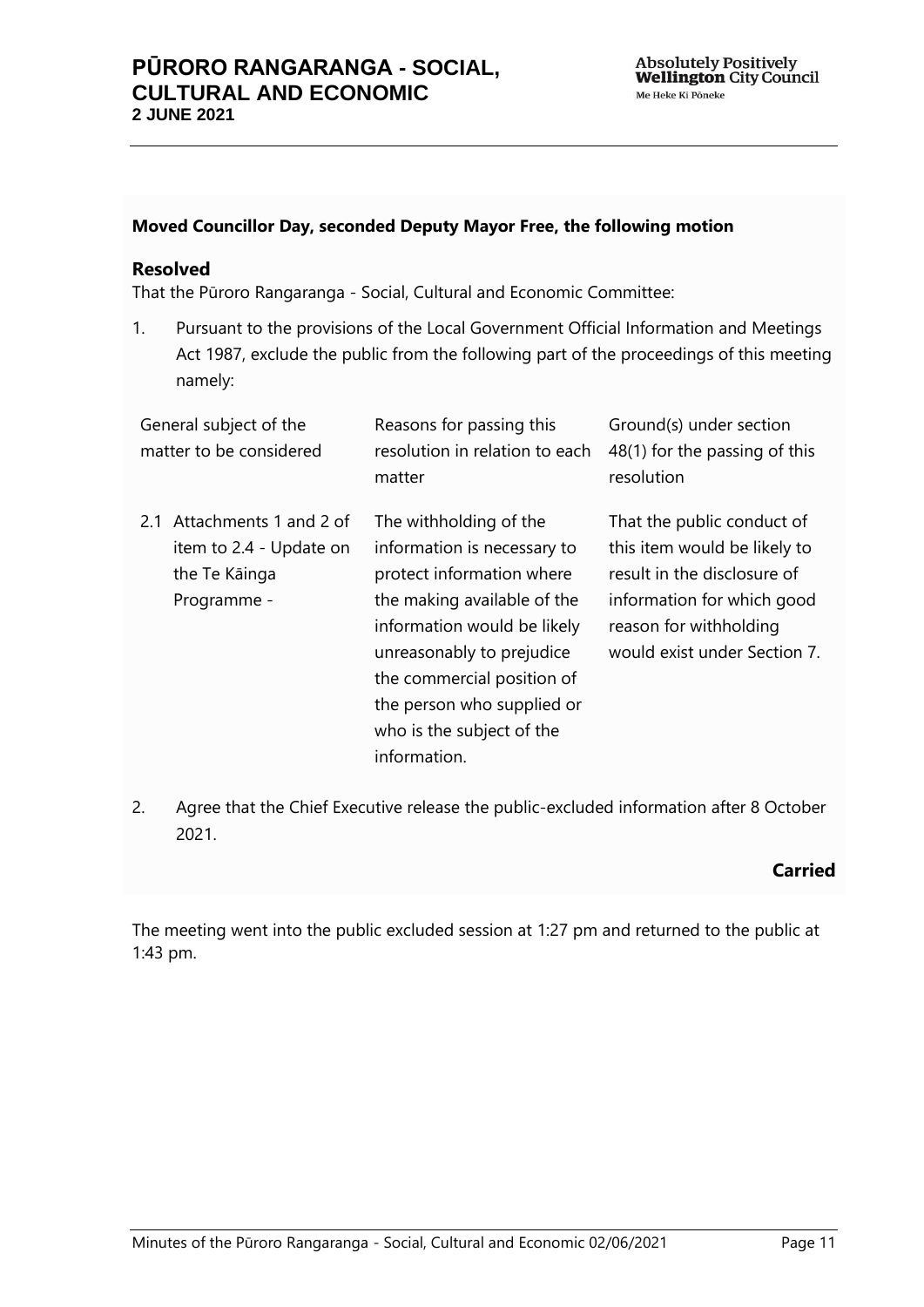## <span id="page-11-0"></span>**2.4 Update on the Te Kāinga Programme**

#### **Moved Councillor Fitzsimons, seconded Mayor Foster, the following motion**

### **Resolved**

That the Pūroro Rangaranga - Social, Cultural and Economic Committee:

- 1. Receive the information.
- 2. Note the update on the Te Kāinga Aroha project (195 Willis Street).
- 3. Note the update on the projects at 203 Willis Street, 178 Willis Street and 53 Boulcott Street.
- 4. Note the update on a fourth project detailed in the publicly excluded Attachment One.
- 5. Agree to progressing discussions on the unsolicited proposals for the long-term lease of the properties detailed in Attachment Two and note that discussions are underway to establish the financial requirements for both the developers and Wellington City Council.
- 6. Authorise the Chief Executive to conclude all matters in relation to the projects detailed in Attachment Two, including the execution of the head agreement to lease sites on behalf of Council.
- 7. Note that a 6-month evaluation report on Te Kāinga Aroha will be provided to Pūroro Āmua | Planning and Environment Committee in October 2021 with the full report provided to Committee in April 2022.
- 8. Request officers to consider on future proposals for the long-term lease of properties the minimum standards including but not limited to size, storage, accessibility and occupancy levels.

## **Carried unanimously**

**Secretarial note:** Councillor Fitzsimons moved the original motion with amendments (supported by officers) as marked in red.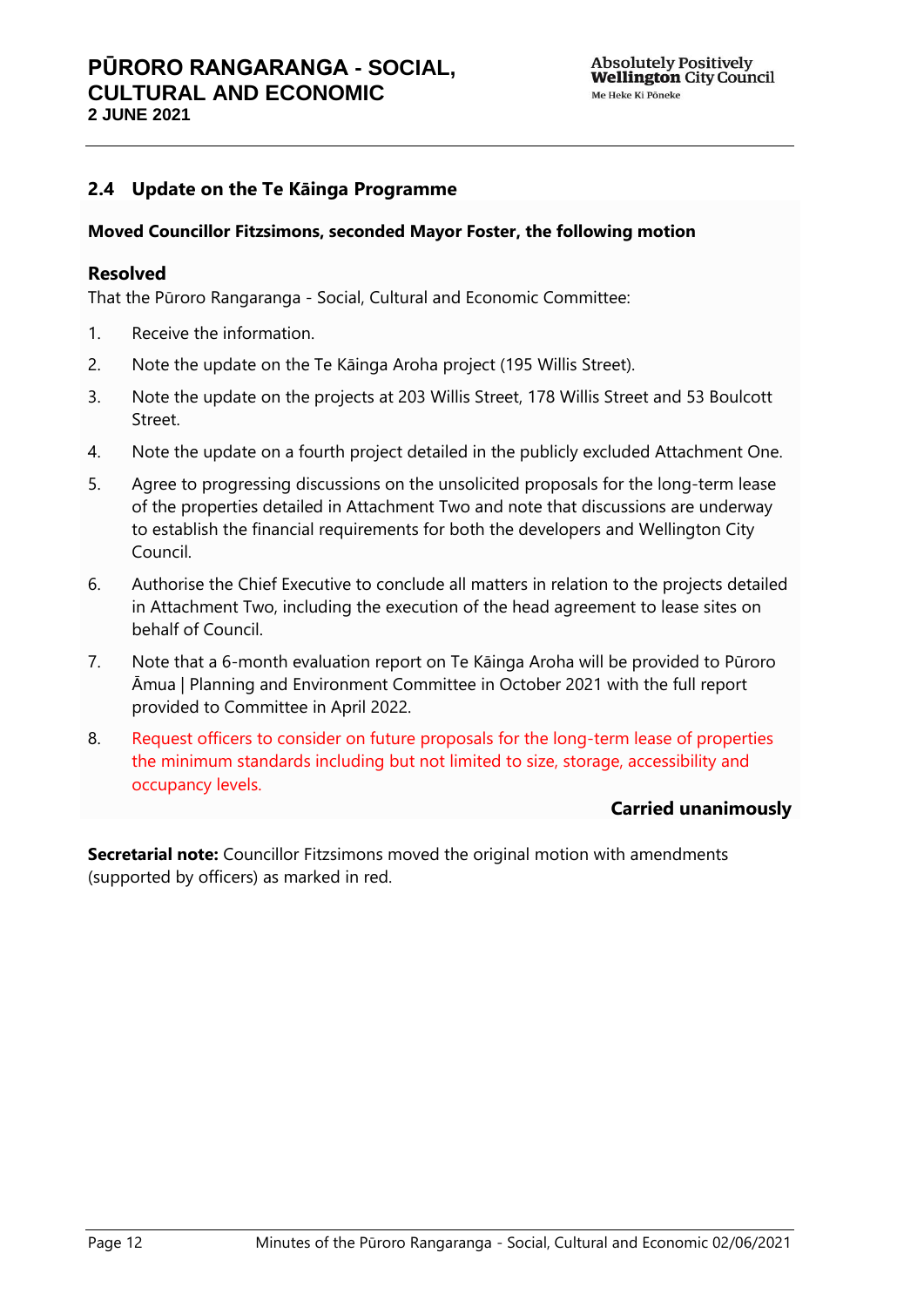## <span id="page-12-0"></span>**2.5 Affordable Housing Supply and Development**

#### **Moved Councillor Fitzsimons, seconded Mayor Foster, the following motion**

### **Recommendation/s**

That the Pūroro Rangaranga - Social, Cultural and Economic Committee:

- 1. Receive the information.
- 2. Note that Kāinga Ora (KO) and Ministry of Housing and Urban Development (HUD) have a focus on increasing public (social) housing stock in the city and region.
- 3. Note that officers continue to work directly with Central Government, mana whenua, and other housing providers to develop advice for Council, and to seek to grow the supply of social and affordable housing in Wellington.
- 4. Agree that officers will report back to Pūroro Āmua | Planning and Environment Committee in October 2021 with further advice on:
	- a. An updated position on the Housing Acceleration Fund
	- b. Progress on discussions with HUD and KO on how we can deliver more affordable housing supply at scale and pace.
- 5. Note that officers will investigate a potential regional approach to housing delivery in partnership with Central Government, Greater Wellington Regional Council, other local authorities and mana whenua.
- 6. Agree that a target of 1000 Te Kāinga homes to be delivered or under contract in the next 5 years is set.
- 7. Note that subject to agreement of recommendation 6, officers will report back to Pūroro Āmua | Planning and Environment Committee in early August with a detailed 5 year plan including indicative timeline for delivery of the 1000 homes.
- 8. Agree that officers will report back to Pūroro Āmua Planning and Environment Committee in October 2021 confirming:
	- a. Progress on the redevelopment of the Harrison Street Development site
	- b. A preferred development scheme for the Nairn Street site including an assessment of mixed tenure opportunities and indicative budget for the project.
- 9. Agree that Build Wellington will progress with further assessment and feasibility on the potential for development, under a joint venture approach, of the five sites identified for divestment under the Strategic Housing Investment Plan (SHIP) that have capacity for redevelopment.
- 10. Agree, that subject to agreement of recommendation 9, officers engage early with Ngāti Toa Rangatira and Taranaki Whānui ki Te Upoko o te Ika on opportunities to undertake a joint venture approach to redevelopment.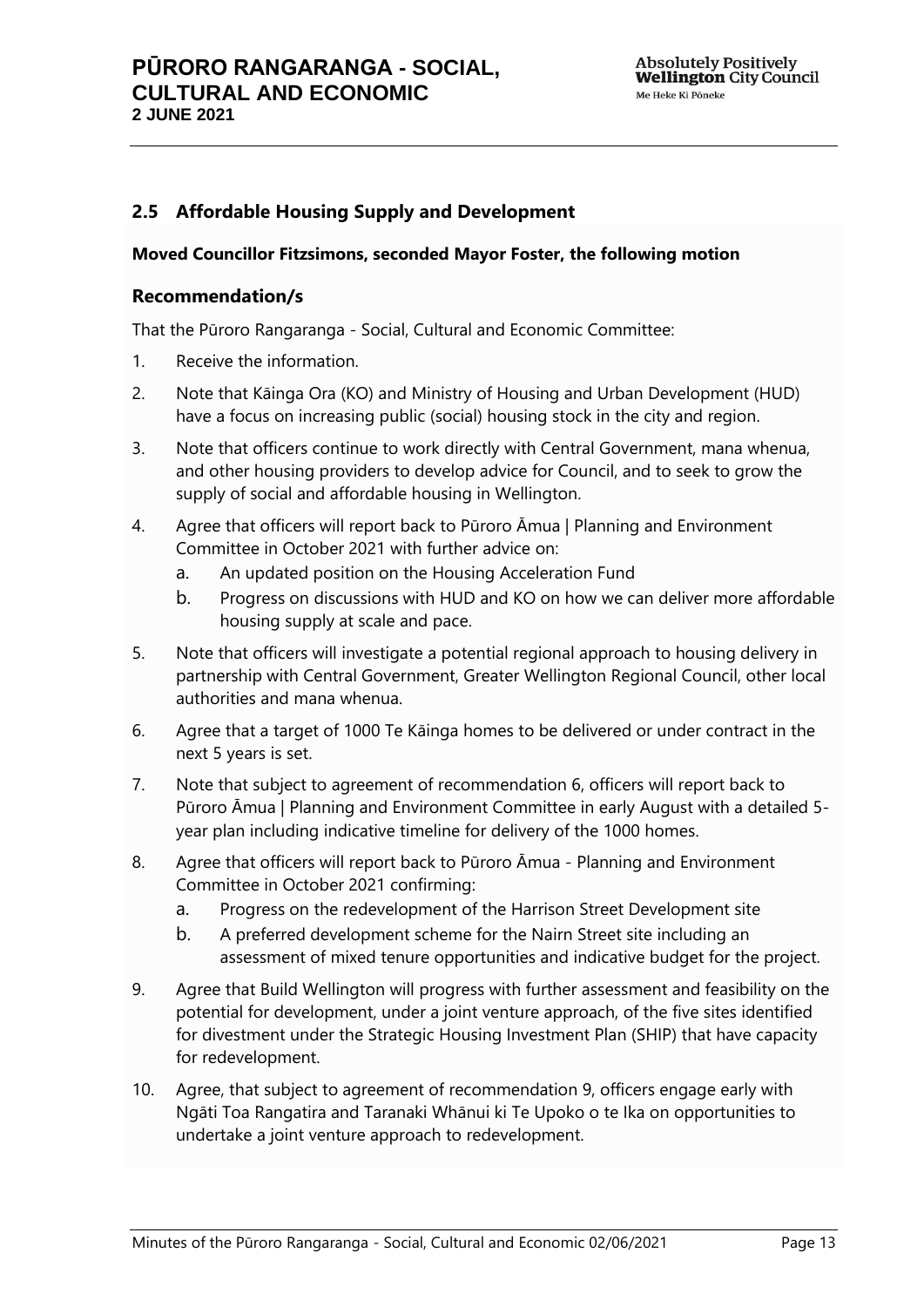## **Moved Councillor Pannett, seconded Councillor Foon, the following amendment**

### **Resolved**

That the Pūroro Rangaranga - Social, Cultural and Economic Committee:

- 11. Note that the 5-year plan will include:
	- Requirements that partners apply sustainable building and universal design practices
	- An updated risk assessment programme noting potential strategic risks, likelihood, impacts and mitigations
	- A commitment to implement creative solutions to ensure sustainable building outcomes (whilst maintaining a zero impact on rates), to achieve Homestar ratings or equivalent for building warm, dry dwellings
- 12. Note that Build Wellington will be seeking a Homestar assessor certification.

### **Carried**

## **Moved Councillor Fitzsimons, seconded Mayor Foster, the following substantive motion**

### **Resolved**

That the Pūroro Rangaranga - Social, Cultural and Economic Committee:

- 1. Receive the information.
- 2. Note that Kāinga Ora (KO) and Ministry of Housing and Urban Development (HUD) have a focus on increasing public (social) housing stock in the city and region.
- 3. Note that officers continue to work directly with Central Government, mana whenua, and other housing providers to develop advice for Council, and to seek to grow the supply of social and affordable housing in Wellington.
- 4. Agree that officers will report back to Pūroro Āmua | Planning and Environment Committee in October 2021 with further advice on:
	- a) An updated position on the Housing Acceleration Fund
	- b) Progress on discussions with HUD and KO on how we can deliver more affordable housing supply at scale and pace.
- 5. Note that officers will investigate a potential regional approach to housing delivery in partnership with Central Government, Greater Wellington Regional Council, other local authorities and mana whenua.
- 6. Agree that a target of 1000 Te Kāinga homes to be delivered or under contract in the next 5 years is set.
- 7. Note that subject to agreement of recommendation 6, officers will report back to Pūroro Āmua | Planning and Environment Committee in early August with a detailed 5 year plan including indicative timeline for delivery of the 1000 homes.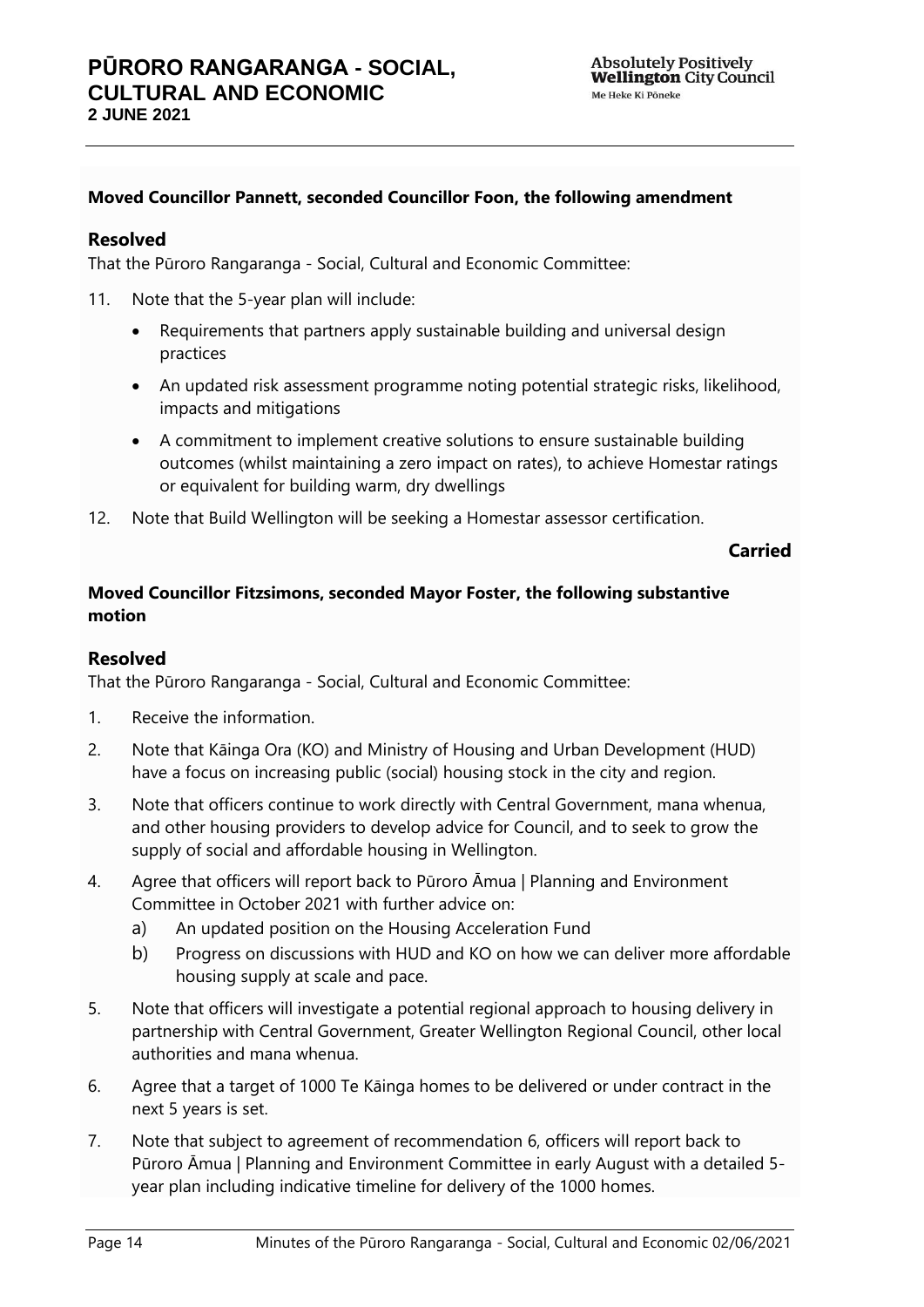- 8. Agree that officers will report back to Pūroro Āmua Planning and Environment Committee in October 2021 confirming:
	- a) Progress on the redevelopment of the Harrison Street Development site
	- b) A preferred development scheme for the Nairn Street site including an assessment of mixed tenure opportunities and indicative budget for the project.
- 9. Agree that Build Wellington will progress with further assessment and feasibility on the potential for development, under a joint venture approach, of the five sites identified for divestment under the Strategic Housing Investment Plan (SHIP) that have capacity for redevelopment.
- 10. Agree, that subject to agreement of recommendation 9, officers engage early with Ngāti Toa Rangatira and Taranaki Whānui ki Te Upoko o te Ika on opportunities to undertake a joint venture approach to redevelopment.
- 11. Note that the 5-year plan will include:
	- Requirements that partners apply sustainable building and universal design practices
	- An updated risk assessment programme noting potential strategic risks, likelihood, impacts and mitigations
	- A commitment to implement creative solutions to ensure sustainable building outcomes (whilst maintaining a zero impact on rates), to achieve Homestar ratings or equivalent for building warm, dry dwellings
- 12. Note that Build Wellington will be seeking a Homestar assessor certification.

**Carried unanimously**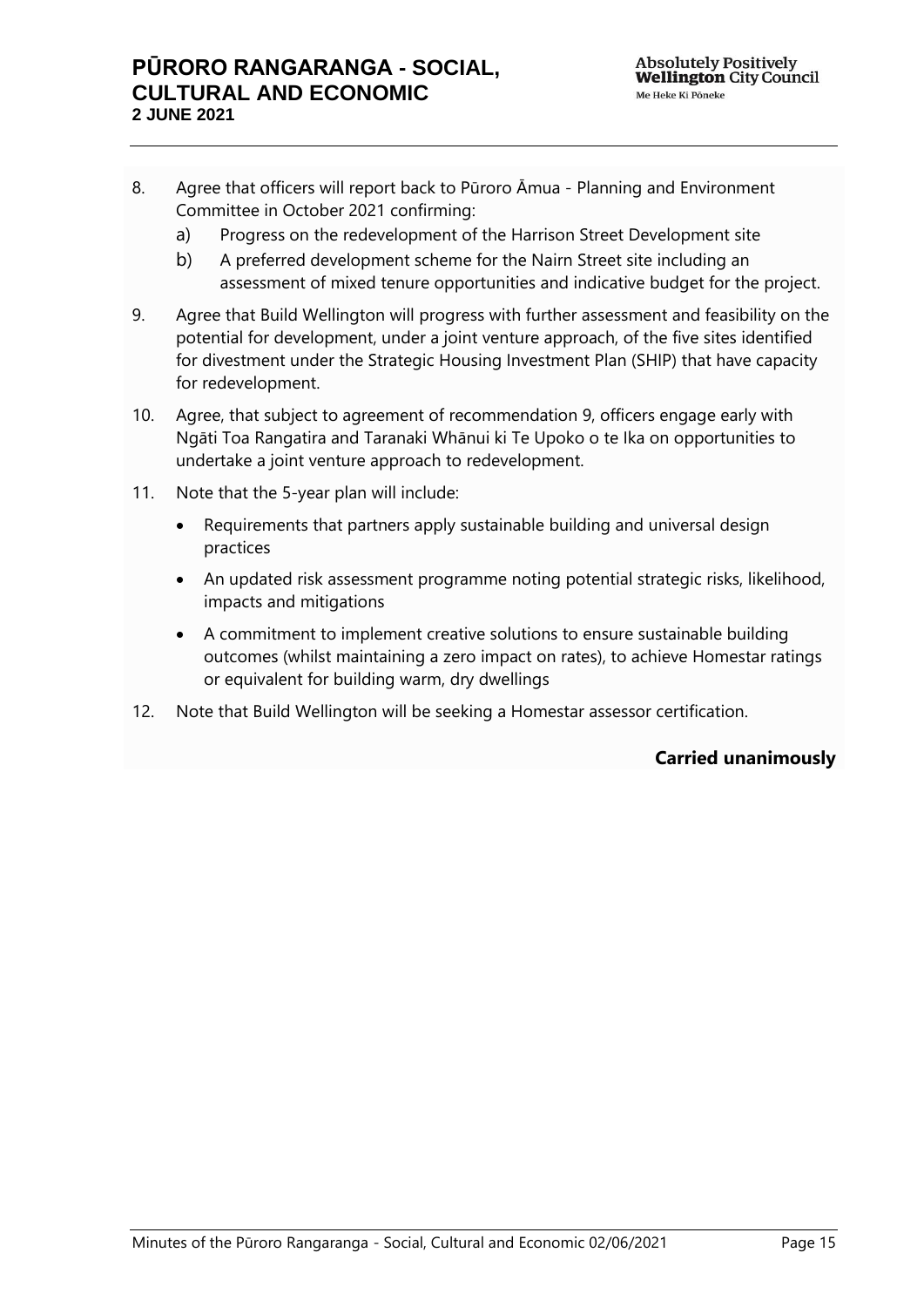## <span id="page-15-0"></span>**3. Committee Reports**

<span id="page-15-1"></span>**3.1 Report of the Kāwai Whakatipu - Grants Subcommittee Meeting of 19 May 2021**

## **SOCIAL AND RECREATION FUND – MARCH 2021**

### **Moved Councillor Fitzsimons, seconded Councillor Matthews, the following motion**

### **Resolved**

That the Pūroro Rangaranga - Social, Cultural and Economic Committee:

- 1. Approve the allocation of Social and Recreation funding for Community Law Wellington and Hutt Valley Trust (Wellington Community Law Centre) (application #6) for \$110,000, being an allocation of greater than \$100,000. #6 Community Law Wellington and Hutt Valley Trust (Wellington Community Law Centre), \$110,000
- 2. Approve the allocation of multi-year contract funding (from 1 July 2021 for three years) for DCM (application #27), being an allocation of greater than \$100,000, subject to the Social and Recreation Fund being available through the Annual and Long-term Plan.
	- #27 Downtown Community Ministry Wellington Inc (trading as DCM), \$507,011 p.a. for period of three years (1 July 2021 to 30 June 2024)
- 3. Approve the allocation of \$300,000 from the Sportsville Partnership Fund for Polo Grounds Community and Sports Centre Incorporated (application #28), being an allocation of greater than \$100,000. #28 Polo Grounds Community and Sports Centre Incorporated for Miramar Polo Grounds Community and Sports Centre, \$300,000

**Carried**